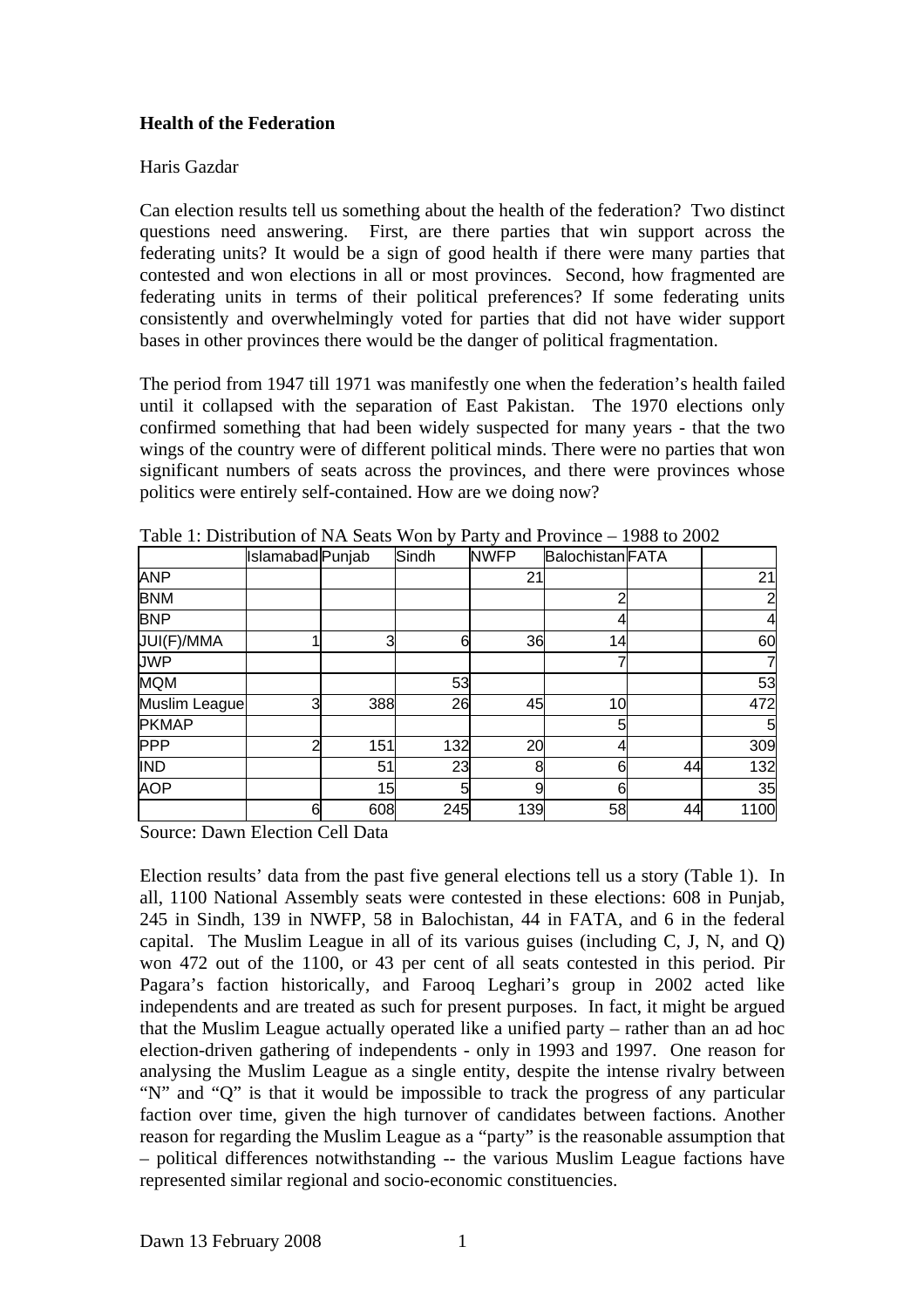The PPP was the next largest party with 309 NA wins, followed after a long margin by JUI(F)/MMA, MQM and ANP respectively. There were clear provincial patterns in party positions. Some of the smaller parties were exclusively provincial. The ANP won all of its 21 NA victories between 1988 and 2002 in the NWFP, and the MQM only won seats in Sindh. The same was true of the various nationalist parties in Balochistan.

The PPP was the only party with a relatively diverse provincial profile of NA seats across provinces. Less than half of all its NA seats over the years came from Punjab, and another 42 per cent were from Sindh. Surprisingly, the only party that matched the PPP in terms of cross-provincial support base was JUI(F)/MMA which won 55 and 25 per cent of its seats respectively from NWFP and Balochistan. By contrast, a massive 82 per cent of the Muslim League victories were in Punjab alone. It was also the most successful party in the NWFP with the largest number of seats won by any party over the 1988-2002 period. But the large weight of support in Punjab meant that the party could succeed at the national level without necessarily needing support in the smaller provinces.

Quite apart from questions about the unified nature of the Muslim League – as opposed to the view that it was an umbrella over disparate local interests – its large electoral endowment in Punjab meant that it had weaker incentives to engage in interprovincial accommodation. The PPP, on the other hand, was constrained by its reliance on Punjab as well as Sindh, to tow a more federalist line. The different approaches of the parties to sensitive inter-provincial issues such as the Kalabagh dam, could be understood with reference to electoral arithmetic. On the surface, JUI(F)/MMA appeared to be a in a similar position vis-a-vis NWFP and Balochistan. A more precise view is available, however, if we examine party positions not just with reference to provincial boundaries but also in relation to ethnicity. This will be done in the second part of this article.

Inter-provincial politics are sometimes seen as a proxy for inter-ethnic relations in Pakistan. But all four provinces are actually multi-ethnic entities, and there are important intra and cross-provincial ethnic political patterns that influence political outcomes. Using data on language from the 1998 Population Census, it was possible to assign NA seats to particular "ethnic segments" (Table 2). A segment roughly corresponds to a district, and a segment with 60 per cent or more of the population reporting a particular language, say Pushto, is classified as being a predominantly Pushto-speaking segment. Any segment where no single language accounts for 60 per cent of the population is classified as "heterogeneous".

As Table 2 shows, there can be different ethnic segments within a province – for example there are Balochi, Pushto and heteregenous segments in Balochistan – and ethnic segments can cut across provincial boundaries - for example there are Seraiki segments in Punjab as well as NWFP. The Hindko segment of NWFP (former Hazara division) is often seen to be an intermediate cultural region between northern Punjab and the Pushto-speaking heartland. The entries in Table 2 correspond with the number of NA 2008 seats within a particular ethnic segment of any given province. For example, there were 36 NA seats in Sindhi-speaking segments in Sindh, compared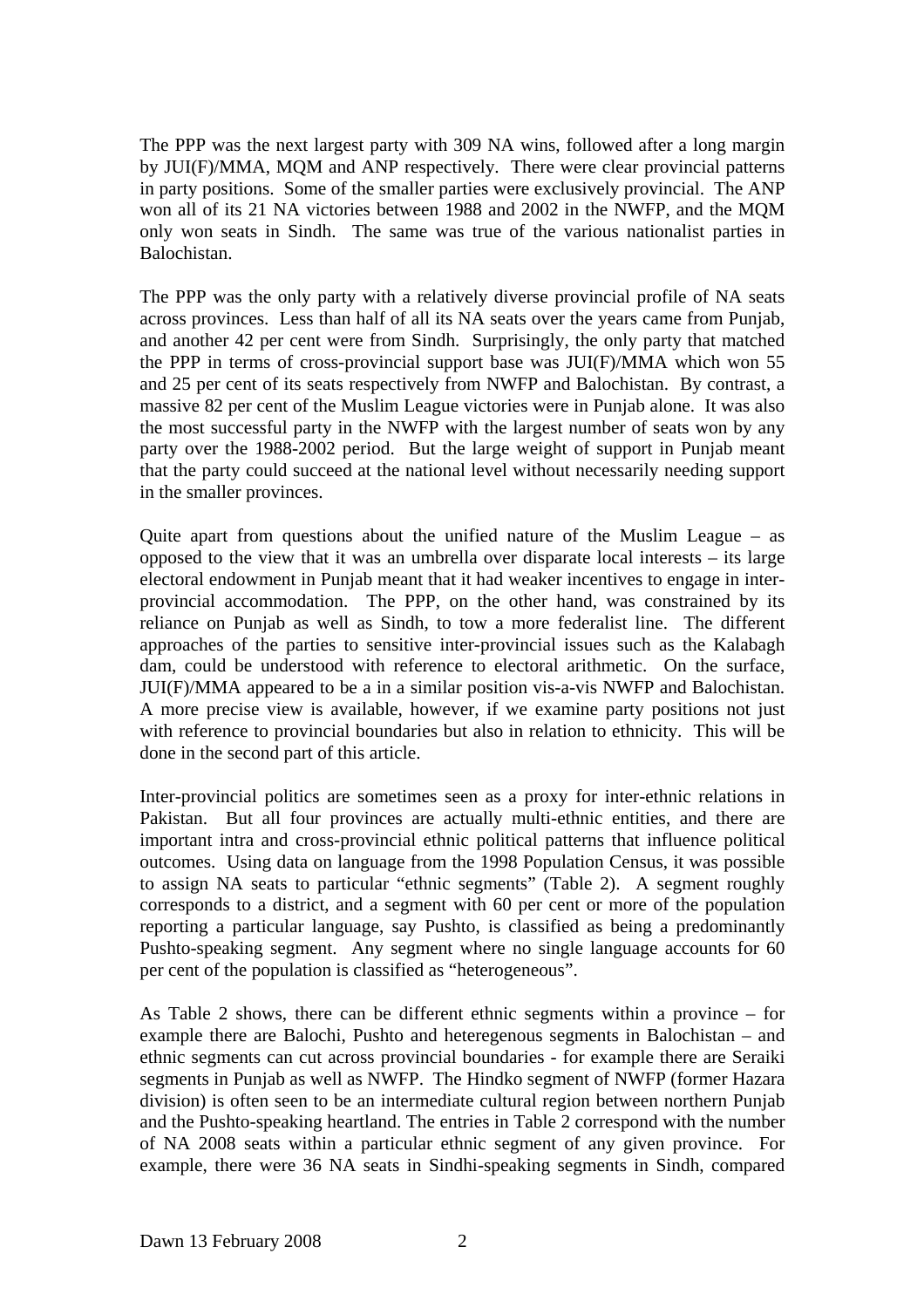with 5 seats in predominantly Urdu-speaking segments and 20 seats in heterogeneous segments where no one language accounted for 60 per cent of the population. Nationally, around 18 per cent of the NA seats were in heterogeneous segments.

|                    | Islamabad Punjab |     | Sindh | <b>NWFP</b> | FATA | <b>Balochistan</b> Pakistan |     |
|--------------------|------------------|-----|-------|-------------|------|-----------------------------|-----|
| Punjabi            |                  | 105 |       |             |      |                             | 107 |
| Pushto             |                  |     |       | 25          | 12   |                             | 41  |
| Sindhi             |                  |     | 36    |             |      |                             | 36  |
| Seraiki            |                  | 18  |       | ∩           |      |                             | 20  |
| Hindko             |                  |     |       |             |      |                             |     |
| Balochi            |                  |     |       |             |      |                             |     |
| Urdu               |                  |     | 5     |             |      |                             | 5   |
| Heterogeneou<br>ls |                  | 25  | 20    |             |      |                             | 48  |
| Other              |                  |     |       |             |      |                             |     |
| <b>ALL</b>         | ⌒                | 148 | 61    | 35          | 12   | 14                          | 272 |

Table 2: Distribution of 2008 NA Seats by Province and Ethnic Segment

Source: Dawn Election Cell Data

What was the state of the health of inter-ethnic politics in Pakistan? Namely, are there many parties that straddle ethnic boundaries, and is there persistence of parochial electoral outcomes within particular ethnic segments? The former would denote a high level of political integration across ethnic boundaries, while the latter would signal inter-ethnic fragmentation.

Shifting the focus from provinces to ethnic segments throws up a number of interesting observations (Table 3). Muslim League's position is even more dominant in the Punjabi-speaking segments than in Punjab as a whole. In the Seraiki and heterogeneous segments the gap between the Muslim League and the PPP was less glaring. Similarly, the PPP's position was far more dominant in the Sindhi-speaking segments than in Sindh as a whole. If fact, there was a virtual MQM monopoly of the Urdu-speaking segments in Sindh - the only seats conceded were in 1993 when the party boycotted the national assembly vote. The MQM also won seats in heterogeneous segments of Sindh, but in these segments it contended with other parties who also had successes.

Interestingly, the only ethnic segments to match the level of party consolidation of the Urdu-speaking segments are the Hindko segments of the NWFP, where the Muslim League has won nearly three-fourths of NA seats since 1988. The Hindko segments appear to be closer to the Punjabi-speaking segments than their Pushto-speaking neighbours in the NWFP. It is possible that the greater within-segment consolidation in the "minority" ethnic segments in Sindh and NWFP respectively was a reaction to the "majority" politics in the province.

Another somewhat surprising result is the extent of fragmentation within Pushto (across NWFP, Balochistan and FATA) and Balochi-speaking segments (Balochistan). Unlike the Punjabi, Seraiki and Sindhi-speaking segments – where it is possible to discern stable two-party competition – the Pushto and Balochi segments had multiple contenders. Despite their strong presence and ideological influence, nationalist parties have not been very successful in consolidating their electoral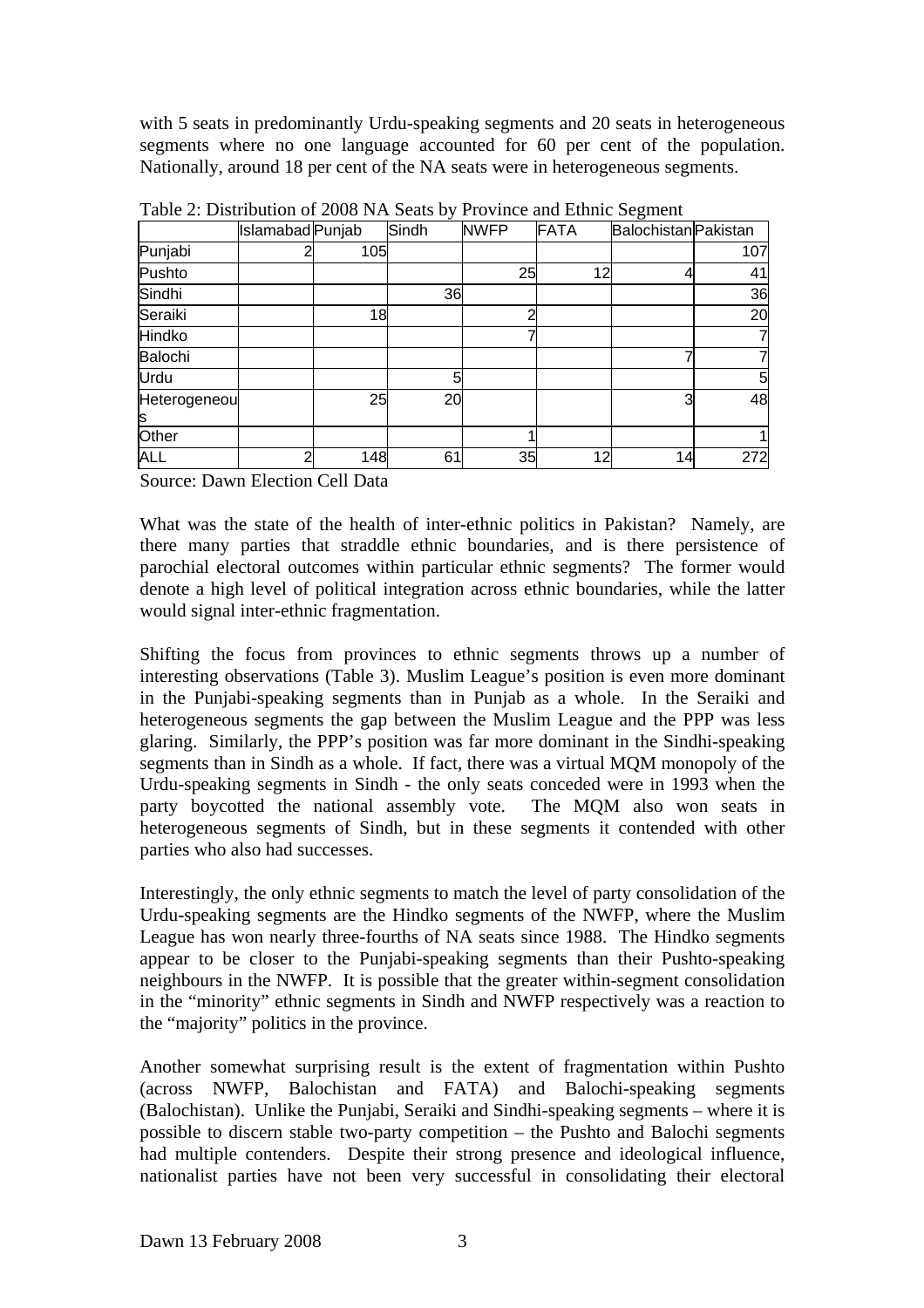positions. In the Pushto-speaking segments independents are an important factor due to the peculiar conditions that prevail in FATA. Even after discounting the independents, however, the main nationalist party (ANP) was well behind the JUI(F)/MMA in terms of NA seats won - though JUI(F)/MMA predominance was entirely due to its unprecedented performance in the 2002 elections. The focus on ethnicity in place of province reveals that the predominant position of the Muslim League in the NWFP was largely due to its solid base in the Hindko-speaking segment. Among the Pashtuns the ANP, Muslim League and PPP are roughly equal contenders.

|               | PunjabiPushtoSindhiSeraikiHindkoBalochiUrdu |     |     |    |    |    |    | Heterog Other |   | Total |
|---------------|---------------------------------------------|-----|-----|----|----|----|----|---------------|---|-------|
|               |                                             |     |     |    |    |    |    | eneous        |   |       |
| <b>ANP</b>    |                                             | 21  |     |    |    |    |    |               |   | 21    |
| <b>BNM</b>    |                                             |     |     |    |    | 2  |    |               |   |       |
| <b>BNP</b>    |                                             |     |     |    |    |    |    |               |   |       |
| JUI(F)/MMA    | 4                                           | 34  |     | 3  | 5  |    |    | 9             |   | 60    |
| <b>JWP</b>    |                                             |     |     |    |    |    |    |               |   |       |
| <b>MQM</b>    |                                             |     |     |    |    |    | 14 | 38            |   | 53    |
| Muslim League | 298                                         | 21  | 17  | 33 | 24 | 4  | っ  | 71            | າ | 472   |
| <b>PKMAP</b>  |                                             | 4   |     |    |    |    |    |               |   |       |
| <b>PPP</b>    | 105                                         | 19  | 108 | 21 |    |    |    | 54            |   | 309   |
| <b>IND</b>    | 27                                          | 46  | 23  | 13 | 6  |    |    | 13            |   | 132   |
| <b>AOP</b>    | 5                                           | 8   | 3   | 6  |    | 5  |    | 6             |   | 35    |
| All           | 439                                         | 153 | 152 | 76 | 35 | 31 | 17 | 192           | 5 | 1100  |

Table 3: Distribution of NA Seats Won by Party and Ethnic Segment – 1988 to 2002

Source: Dawn Election Cell Data

In Balochistan, the dissipation of the nationalist vote between several parties during 1988-2002 may be a contributor to the rise of more militant expressions of nationalist sentiment. If state agencies played a role in disrupting the consolidation of Baloch parties, as some have argued, their interventions might have been counter-productive. Ethnic analysis reveals that the JUI(F)/MMA's position as a cross-provincial party of NWFP and Balochistan was mostly due to its preeminence among the Pushtospeaking segments of Balochistan. In the Balochi-speaking segments the JUI(F)/MMA was a relatively unimportant player.

Judging by election outcomes between 1988 and 2002, the four most populous ethnic segments in Pakistan (Punjabi, Pushto, Sindhi and Seraiki) pass the two health checks posed at the beginning. There are parties – namely the PPP and the Muslim League – that have maintained a presence across these segments, and these segments have not decisively settled into monopolistic parochial politics.

Table 4 shows respective party positions of the PPP and the Muslim League in elections with a PPP "wave" (1988 and 1993) and those with a Muslim League "wave" (1990, 1997, 2002). PPP election wins have been historically premised on a far more diversified ethnic base compared with Muslim League victories. Even when it has won the general elections, the PPP has had to place greater reliance on constituencies across these ethnic segments than a victorious Muslim League. Conversely, a PPP "wave" appears to reduce the Muslim League to a Punjabi party, and a Muslim League "wave" restricts the PPP mostly to Sindhi-speaking segments.